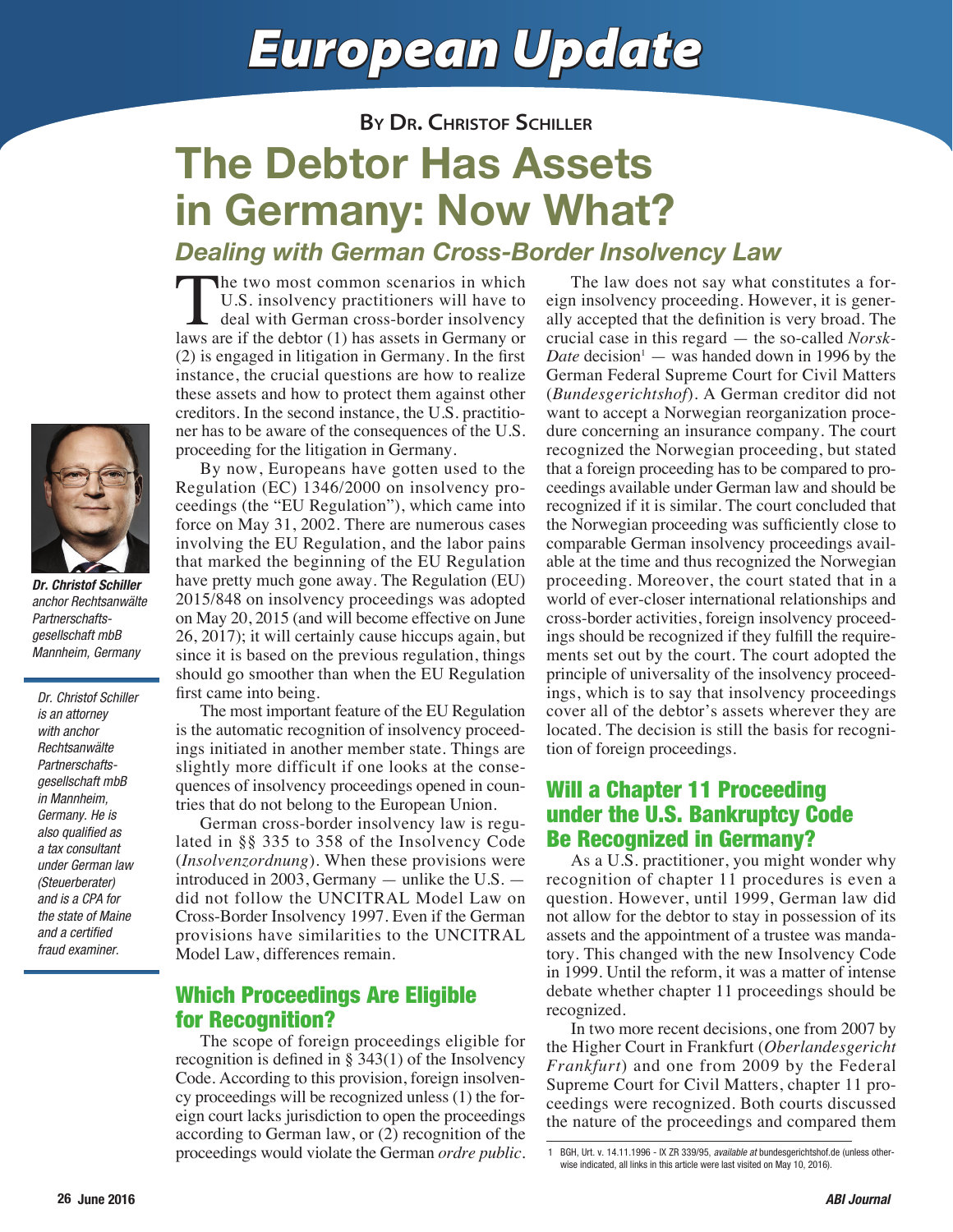to German proceedings. The facts that a U.S. proceeding — unlike a German insolvency — does not have provisional proceedings and the debtor does actually not have to be insolvent to initiate proceedings did not impress the courts. Since German law also allows the debtor to administer the case, the debtor-in-possession rules also did not hinder recognition.

# What Constitutes a Violation of the German *Ordre Public*?

The requirements for a violation of the German ordre public are construed extremely narrowly. One decision in this regard dealt with the recognition of Brazilian<sup>2</sup> and another one with Canadian insolvency proceedings.<sup>3</sup> In both cases, the courts found no violation of German public policy and stated that foreign proceedings do not need to be comparable to German proceedings in every aspect and that results may differ if compared to German law. As it concerns U.S. proceedings, neither a chapter 11 nor a chapter 7 proceeding will be considered a violation of German public policy.

The question might only arise in particular decisions of the U.S. courts, which are to be enforced in Germany. One of the very few decisions under the EU Regulation dealt with a case of forum-shopping. A German debtor had moved to England to benefit from the more lenient rules regarding personal insolvency. The Higher Regional Court of Celle (*Oberlandesgericht Celle*) saw no violation of the German *ordre public* in the insolvency order of the English court, even if the debtor had moved to England just because of the English insolvency laws.<sup>4</sup>

The decisions indicate that it is very unlikely that German courts would find the order of a U.S. court to be in violation of the German *ordre public*.

## What Are the Consequences of Recognition? Universality: The Foreign Proceeding Rules

The most important consequence of recognition is stated in § 335 of the Insolvency Code: The effects of a foreign insolvency proceeding are determined according to the laws of the country where the insolvency proceeding has been opened, unless German law provides otherwise. This is to say that the legal consequences of the foreign proceeding have to be recognized in Germany should they be relevant for the decision of a court or a government body. So, in principle, the assets of a U.S. debtor located in Germany will be covered by a U.S. proceeding.

### Exceptions to Universality

However, there are exceptions to this principle, and the following are contrary to the UNCITRAL Model Law.

Contracts concerning rights *in rem* in real estate or rights to use real estate, ships or aircraft are governed by the laws of the jurisdiction in which the real estate is located, or where the ship or aircraft is registered.<sup>5</sup> According to  $\S 349$  of the Insolvency Code, real estate located in Germany will also be subject to German law and its formal requirements regarding transfer of real estate. Under German law, the transfer of real estate requires a notarial deed.

# **The German rules are not very user-friendly from the perspective of a foreign representative....**

Pursuant to § 351 of the Insolvency Code, the rights *in rem* of a creditor to an asset that is located in Germany and part of the foreign insolvency estate remain unaffected by foreign insolvency proceedings. Two things are important in this regard. First, German law allows the forced sale of real estate based on a land charge even if the debtor is insolvent, and an automatic stay does not apply. Second, it is very easy for creditors to obtain a security interest in the debtor's assets. Only security interests in real estate are registered, while security interests in moveable assets or accounts receivable are not. These security interests will prevail in a U.S. bankruptcy if the assets are in Germany.

Transactions of the debtor can be avoided if they are voidable under the laws of the country in which the proceedings were opened, unless the defendant in the avoidance action can prove that a different set of laws applies. According to such laws, the chosen action of the debtor cannot be challenged.<sup>6</sup> Lastly, there are other exceptions for employment contracts pursuant to § 337 and special rules for set-off according to § 338 of the Insolvency Code.

### Stay of Litigation

Litigation concerning the insolvency estate is stayed if and when insolvency proceedings are opened outside of Germany and are pending when the proceedings are opened.<sup>7</sup> The stay of the litigation is effective until a party competent to continue the litigation, according to the foreign law, files a motion to continue the litigation.

# Can There Be Main and Secondary Insolvency Proceedings?

According to § 354, *et seq.*, of the Insolvency Code, German law allows secondary proceedings that only cover the assets located in Germany. This is a major exception from the principle of universality. Secondary proceedings are pos $sible$  — even if foreign main proceedings are pending.<sup>8</sup> Apart from creditors, the foreign representative is also entitled to file for secondary proceedings according to  $\S 357(2)$ .

The scope of the secondary proceedings is limited. They cannot aim to discharge a debt<sup>9</sup> and an insolvency plan that stipulates a deferment of payments, a debt discharge or other limitations of creditors' rights, and can only be con-

<sup>2</sup> *See* decision by the Federal Supreme Court for Labor Law (*Bundesarbeitsgericht*) (BAG) July 18, 2013, 6 AZR 882/11(A). 3 *See* Frankfurt Court (*Landgericht Frankfurt*).

<sup>4</sup> OLG Celle, Nov. 27, 2012, 2 U 147/12.

<sup>5</sup> Section 336 of the Insolvency Code. The Insolvency Code sections referenced in this article are available at www.gesetze-im-internet.de/inso.

<sup>6</sup> Section 339 of the Insolvency Code.

<sup>7</sup> Section 352(1) of the Insolvency Code. 8 Section 356(1) of the Insolvency Code.

<sup>9</sup> Section 355 of the Insolvency Code.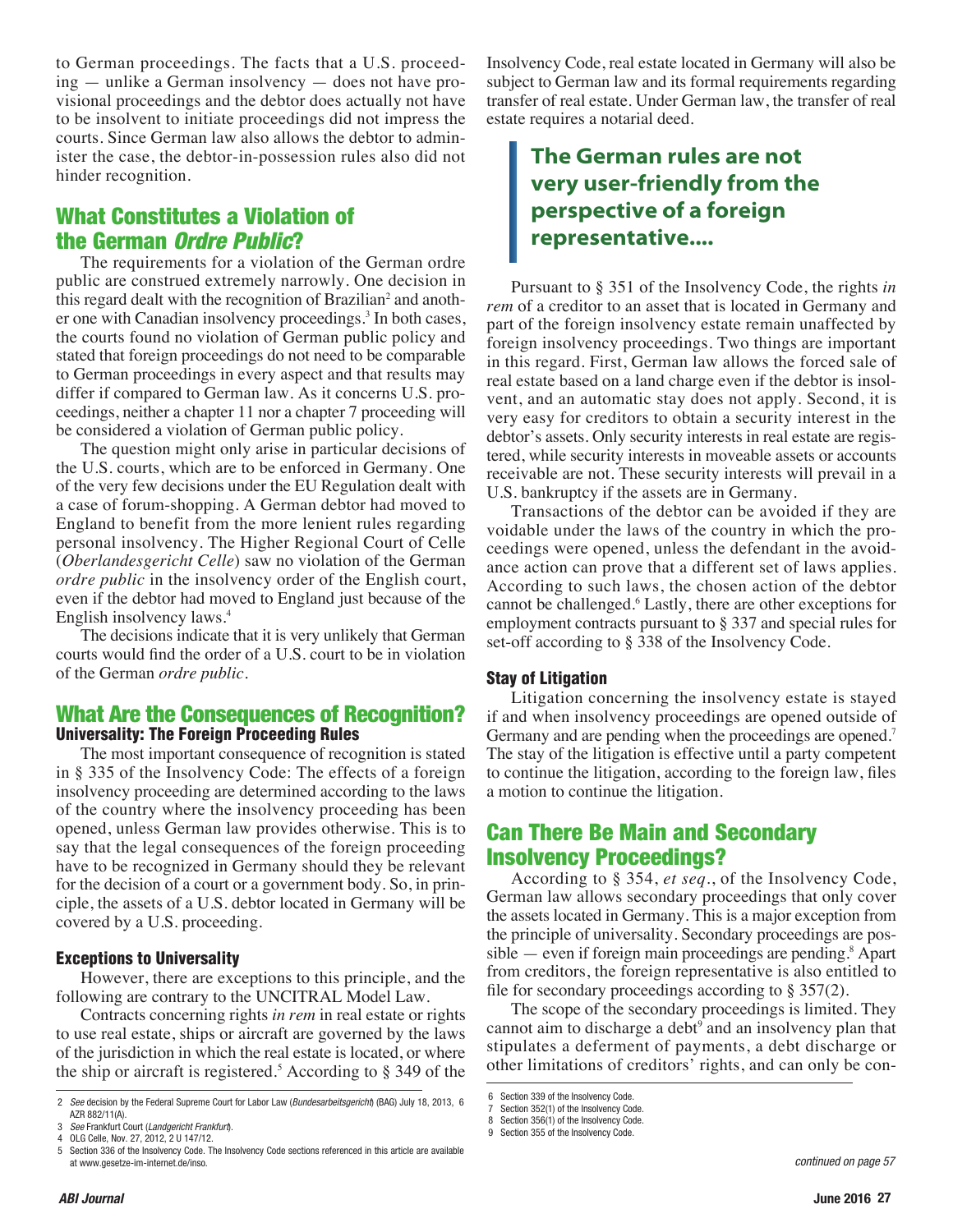## *European Update: The Debtor Has Assets in Germany: Now What? from page 27*

firmed in the secondary proceedings if all concerned creditors (including those of the main proceeding) have approved the plan. The secondary proceedings are not reserved for "German creditors." Creditors in the main proceeding can file claims in the secondary proceeding. The same is also true for the foreign representative regarding the claims filed in his/her proceedings.

In practice, these rules can lead to extremely complicated situations. If a creditor lodges its claim in the main and secondary proceedings, and the insolvency administrators lodge the same claims in the other proceedings, the determination of the insolvency quotas can be an accounting challenge of considerable magnitude. Also, a foreign representative might think twice before starting secondary proceedings in Germany. The costs will increase, as will the complexity. The appointment of an administrator in Germany will also result in a loss of direct control. It is probably for this reason that there are not many secondary proceedings even under the EU Regulation, which has similar rules.

## What Types of Relief Are Available to a Foreign Representative? Enforcement of Court Orders

Under § 353 of the Insolvency Code, orders of the foreign court have to be declared enforceable if the foreign representative wants to enforce them in Germany. This concerns mainly the order opening the insolvency proceedings, but also applies to other orders.

## Publication of the Foreign Proceeding

A foreign representative can request publication of the insolvency proceedings if this helps to administer the case.<sup>10</sup> In particular, the foreign representative can ask the insolvency court to order the entry of the foreign insolvency proceeding in the relevant land register if the debtor has real estate in Germany.11 Under German law, every piece of real estate is registered in a land register. If the foreign debtor is registered as the owner, he/she can sell the real estate and a buyer can obtain title if the land register does not contain any limitations regarding the foreign debtor's right to dispose of such assets. Entering the insolvency proceedings in the register prevents the debtor from selling the real estate for his/ her own account.

## Protection of Assets

Under German law, the insolvency court will usually first issue an order for preliminary insolvency proceedings and in doing so also order the safeguard of assets of the future insolvency estate against dispositions by the debtor and foreclosures by creditors. In § 344 of the Insolvency Code, a foreign provisional insolvency administrator can ask the German insolvency court to make the same orders. If the foreign law does not provide for provisional administration, these rules

<sup>11</sup> Section 346 of the Insolvency Code. *continued on page 58*

do not apply. To protect assets located in Germany, the foreign representative (who is not a provisional administrator) has to rely on the general principle that the order of the foreign court and its consequences are recognized, he/she can file for an injunction against the debtor or creditors, or he/she has to file for secondary proceedings concerning the assets in Germany, which stays foreclosures and prevents dispositions by the debtor.

## Which Courts Have to Be Addressed for Relief?

Depending on the relief sought by the foreign representative, different courts have to be addressed. This creates probably one of the most confusing elements for foreign representatives when dealing with German cross-border insolvency law. To establish his/her appointment, the foreign representative must supply the court with a translation of the foreign decision. $12$ 

### Publication of the Foreign Procedure

If the foreign representative wants to publish the foreign procedure in Germany or enter the procedure in the land register, he/she has to address the insolvency court where the debtor is established or, if there is no establishment, where the debtor's assets are located.

### Enforcement of Foreign Orders

As previously described, orders of a foreign court have to be declared enforceable. The petition also has to be filed with the courts for civil matters and not with the insolvency court. In addition, these courts are competent if the foreign representative needs an injunction to prevent the debtor from selling the assets or to protect the assets against foreclosure by individual creditors.

### Secondary Proceedings

If the foreign representative wants to file secondary proceedings, he/she has to address the insolvency court where the debtor has his/her establishment or, in case of a lack thereof, where the debtor's assets are. The insolvency court can also make preliminary orders (as previously described) to safeguard assets for the period between the filing of the petition for a secondary proceeding and the court's decision regarding the petition.

### Stay of Litigation

The stay of litigation will become effective as soon as the requirements are met, which are the opening of the foreign insolvency proceedings and pending litigation. The court dealing with the litigation will decide about the stay and, in so doing, decide about the recognition of the foreign procedure.

<sup>10</sup> Section 345 of the Insolvency Code.

<sup>12</sup> Section 347 of the Insolvency Code.